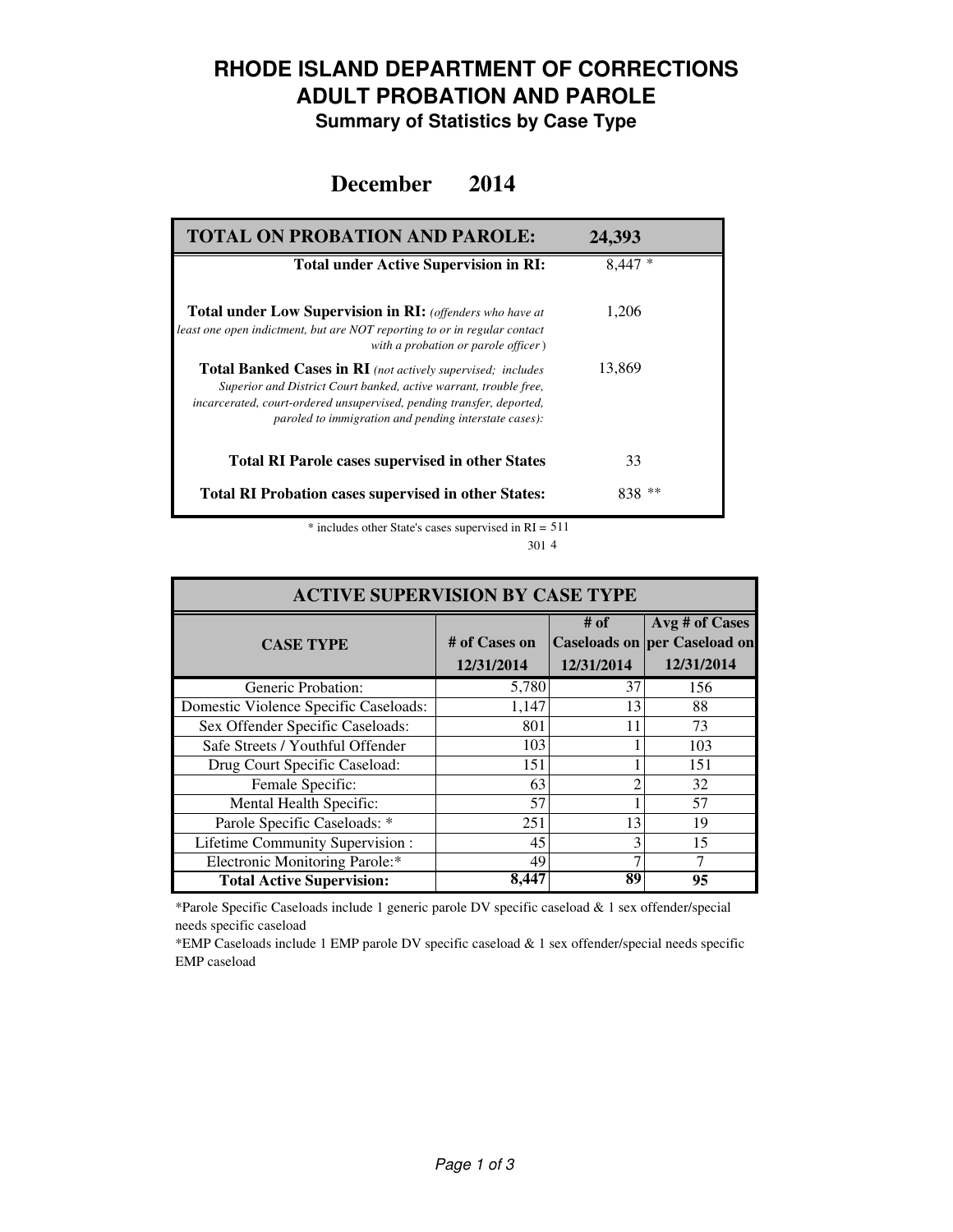# **RHODE ISLAND DEPARTMENT OF CORRECTIONS ADULT PROBATION AND PAROLE**

**Summary of Statistics by Case Type**

| NEW CASES AND CLOSED CASES BY CASE TYPE <sup>-1</sup> |                                                |                                       |                                                             |                                          |  |  |
|-------------------------------------------------------|------------------------------------------------|---------------------------------------|-------------------------------------------------------------|------------------------------------------|--|--|
| <b>CASE TYPE</b>                                      | <b>New Cases</b><br>During the<br><b>Month</b> | <b>Total New</b><br><b>Cases CY14</b> | <b>Cases</b><br><b>Closed</b><br>During the<br><b>Month</b> | <b>Total Cases</b><br><b>Closed CY14</b> |  |  |
| Generic Probation:                                    | 325                                            | 4728                                  | 151                                                         | 2,038                                    |  |  |
| Domestic Violence Specific Caseloads:                 | 55                                             | 595                                   | 41                                                          | 453                                      |  |  |
| Sex Offender Specific Caseloads:                      |                                                | 146                                   |                                                             | 41                                       |  |  |
| Safe Streets / Youthful Offender                      | 9                                              | 24                                    |                                                             | 4                                        |  |  |
| Drug Court Specific Caseload:                         | 6                                              | 71                                    | 11                                                          | 31                                       |  |  |
| Female Specific:                                      | $\theta$                                       |                                       |                                                             | 5                                        |  |  |
| Mental Health Specific:                               |                                                |                                       | 0                                                           | 5                                        |  |  |
| Parole Specific Caseloads: *                          | 10                                             | 192                                   | Q                                                           | 33                                       |  |  |
| Lifetime Community Supervision:                       | 0                                              | 14                                    |                                                             |                                          |  |  |
| Electronic Monitoring Parole:*                        | $\theta$                                       | 79                                    |                                                             | 54                                       |  |  |
| <b>Total for Active Supervision Cases:</b>            | 411                                            | 5,851                                 | 216                                                         | 2,665                                    |  |  |

<sup>1</sup>This chart excludes all cases assigned to the MSU, regional low supervision or warrant, District Court incarcerated cases and court-ordered unsupervised cases. It also does not include any cases transferred from one caseload to another EXCEPT cases transferred from caseload 196 - Probation Hold status.

| <b>BANKED CASES</b> (not actively supervised)                      |                          |        |  |  |
|--------------------------------------------------------------------|--------------------------|--------|--|--|
| <b>CASE TYPE</b>                                                   | # of Cases on 12/31/2014 |        |  |  |
| <b>Minimum Supervision Unit (Superior Court Cases) Total:</b>      |                          | 10,262 |  |  |
| Trouble Free/Active Warrant Cases:                                 | 7,556                    |        |  |  |
| Court Ordered Unsupervised Cases:                                  | 304                      |        |  |  |
| <b>Incarcerated Cases:</b>                                         | 1,976                    |        |  |  |
| <b>Deported Cases:</b>                                             | 426                      |        |  |  |
| <b>District Court Administratively Banked Cases Total:</b>         |                          | 3,061  |  |  |
| <b>District Court Incarcerated Cases Total:</b>                    |                          |        |  |  |
| <b>District Court court ordered unsupervised cases Total:</b>      |                          | 75     |  |  |
| <b>Cases Paroled to Immigration or Another Jurisdiction:</b>       |                          | 8      |  |  |
| Active Parole Warrants (not included in active supervision totals) |                          | 48     |  |  |
| <b>Regional Probation Warrant Cases:</b>                           |                          | 300    |  |  |
| <b>Transfer Pool Cases:</b>                                        |                          | 114    |  |  |
| <b>Others States Cases Pending RI Interstate Acceptance:</b>       |                          |        |  |  |
| <b>Banked Total:</b>                                               |                          | 13,869 |  |  |